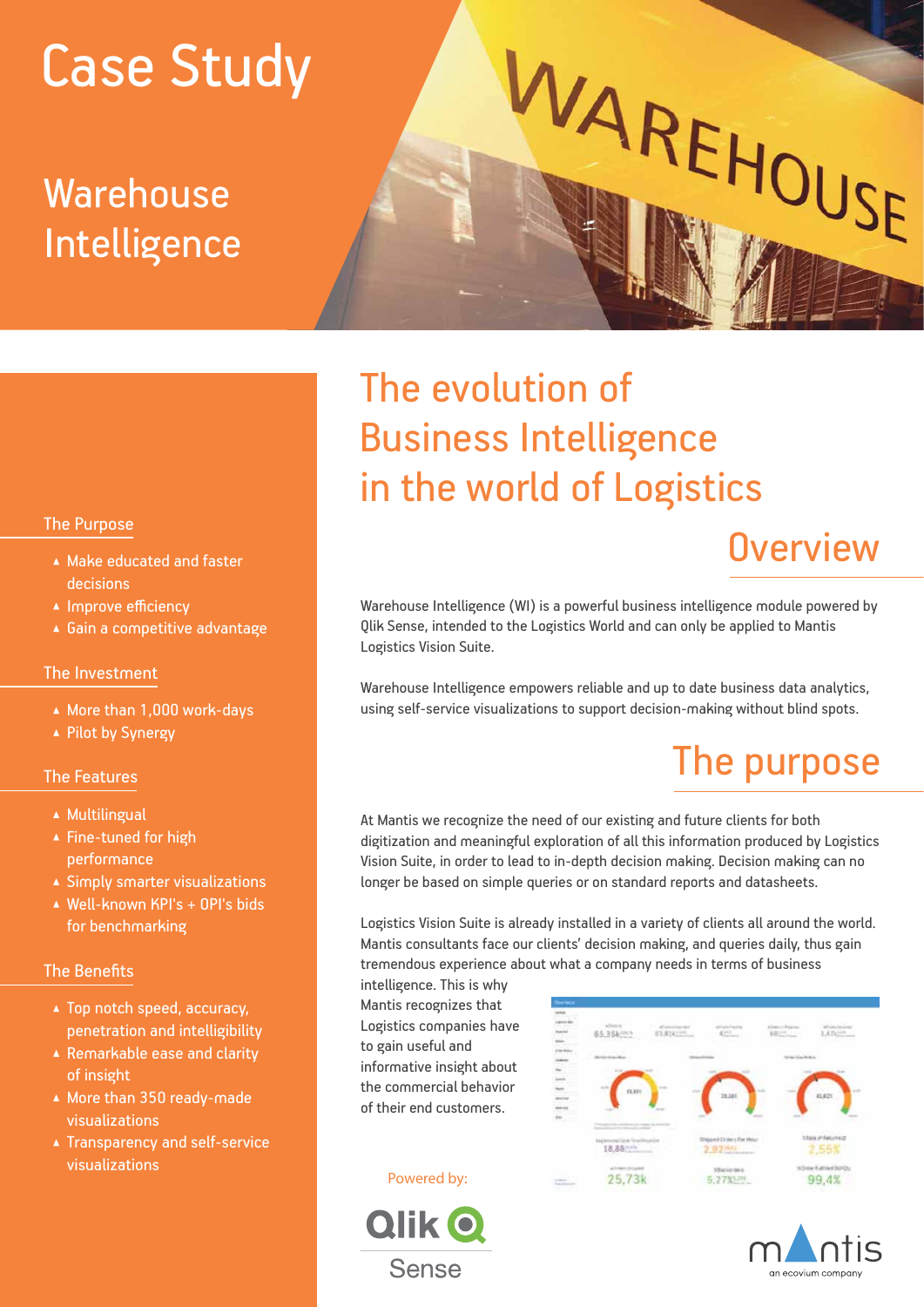

Supply chain digitization is essential and, above all, adds value to the services of the relevant clients.

At Mantis we decided to build a business intelligence system named Warehouse Intelligence dedicated to Logistics that meets the needs of Logisticians for knowledge to:

- ▲ Make educated and faster decisions
- ▲ Improve efficiency
- ▲ Gain a competitive advantage

This is done in a plausible and intuitive way using specific illustrations for Key Performance Indicators (K.P.Is) mainly, as well as Operational Performance Indicators (O.P.Is) where this is considered necessary.

# The Investment

More than 1,000 work-days have already been invested by Mantis experienced analysts, consultants and developers. For the pilot phase of the product, Mantis client Synergy who is also Logistics Visionary volunteered to implement a pilot of Warehouse Intelligence and helped significantly in its final form.

Mr. Zimianitis Logistics Engineering Director of Synergy said:

"Our team is excited about the results of Warehouse Intelligence. If I could give a tip on why someone should invest in this product it is: The Logistics Process decision making is dramatically improved after Warehouse Intelligence is adopted."

# The Product

Warehouse Intelligence has been implemented with Qlik Sense scripting language and visualization engine.

Qlik Sense is the world's leading business intelligence platform.

Warehouse Intelligence's data source layer is based on LVS raw data processed and transformed to provide information in a simpler and more comprehensible way for decision making.

As a result, 200 "out of the box" dimensions also 1,800 measures and 360 visualizations were created.

Some Indicative measures and visualization categories are: performance counters, orders, returns, receipts, inventory, etc.

Consequently, all the client needs that Mantis has experienced over the years have been implemented.

But then again, the goal for Mantis is always real adaptability, for this reason Warehouse Intelligence enables skilled users to create their own measures, their own KPIs that each diverse business wants and their own visualizations that are important for each specific business challenges, needs and decision making.



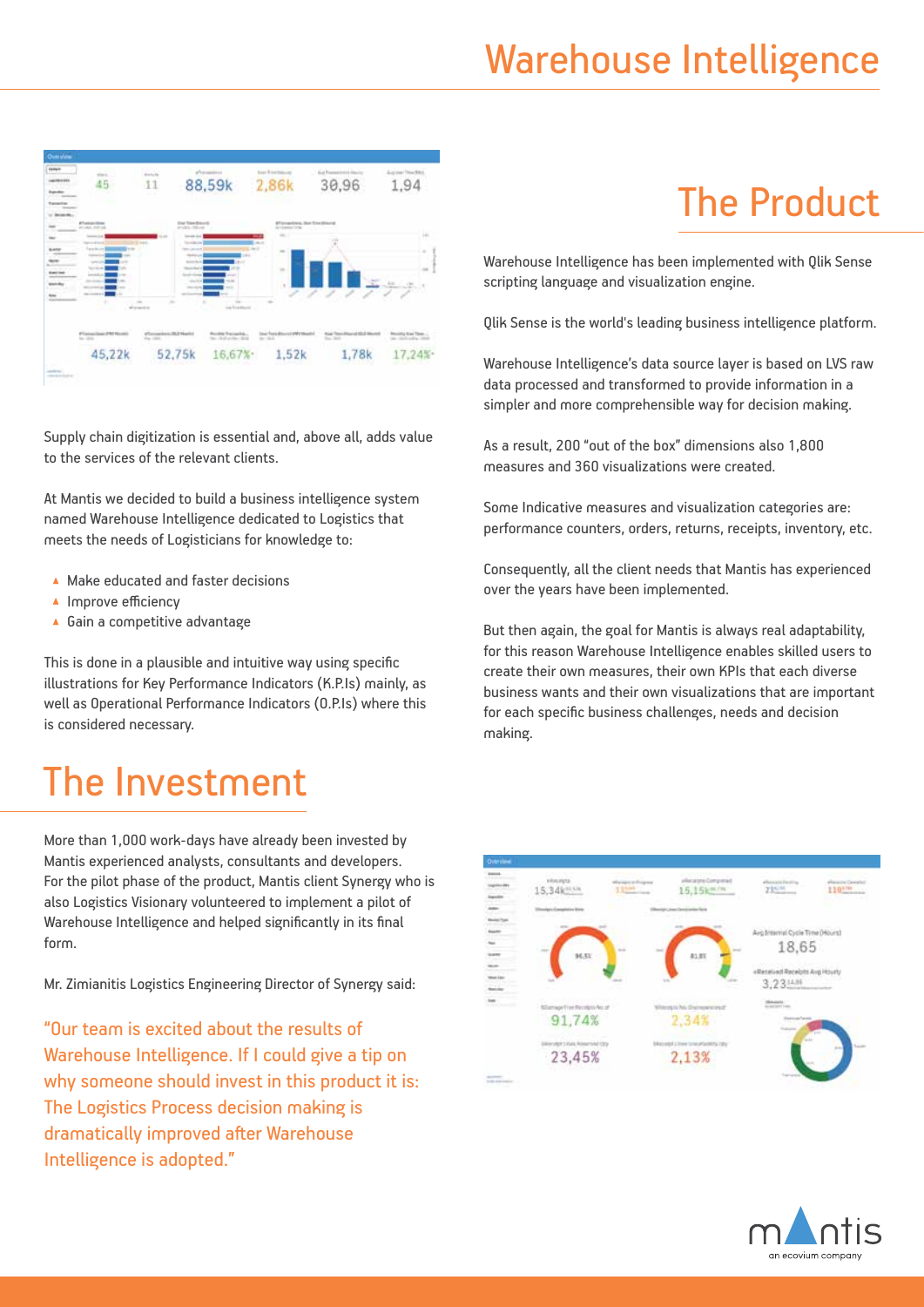### Warehouse Intelligence

Warehouse Intelligence has the following features:

- $\blacktriangle$  It is Multilingual
- $\blacktriangle$  It is fine-tuned for high performance
- ▲ Offers simply smarter visualizations
- ▲ Uses well-known KPI's + 0PI's bids for benchmarking
- ▲ Owns multiple possibilities to switch from aggregated information to "source" information at the "line" level in a quick, simple and understandable way.



### The Benefits

- ▲ Warehouse Intelligence offers top notch speed, accuracy, penetration and intelligibility of information. Therefore, now time is used in decision making and not in pumping and analysis of data.
- ▲ The ease and clarity of insight at every level of management is remarkable. Especially when you can enjoy the same amazing experience, including creation, exploration, and sharing, from any device - smart phone, tablet, or desktop.
- ▲ 360 ready-made visualizations answer cleverly and dynamically on many management questions.
- Visualization transparency and self-service visualization has already triggered initiatives to improve processes and make LVS usage smarter - which was an unexpected fact to the extent. The power and value of having transparent information and valuable insight is the main objectives of digitization after all.



### **Summary**

Mantis' Warehouse Intelligence is an investment in business intelligence in logistics.

It aims to change the landscape in decision-making, to give the power of knowledge at all levels of administration, to bring to the surface the critical data. The product's course of action so far and the feedback from the executives who used it show that the effort is more than successful.



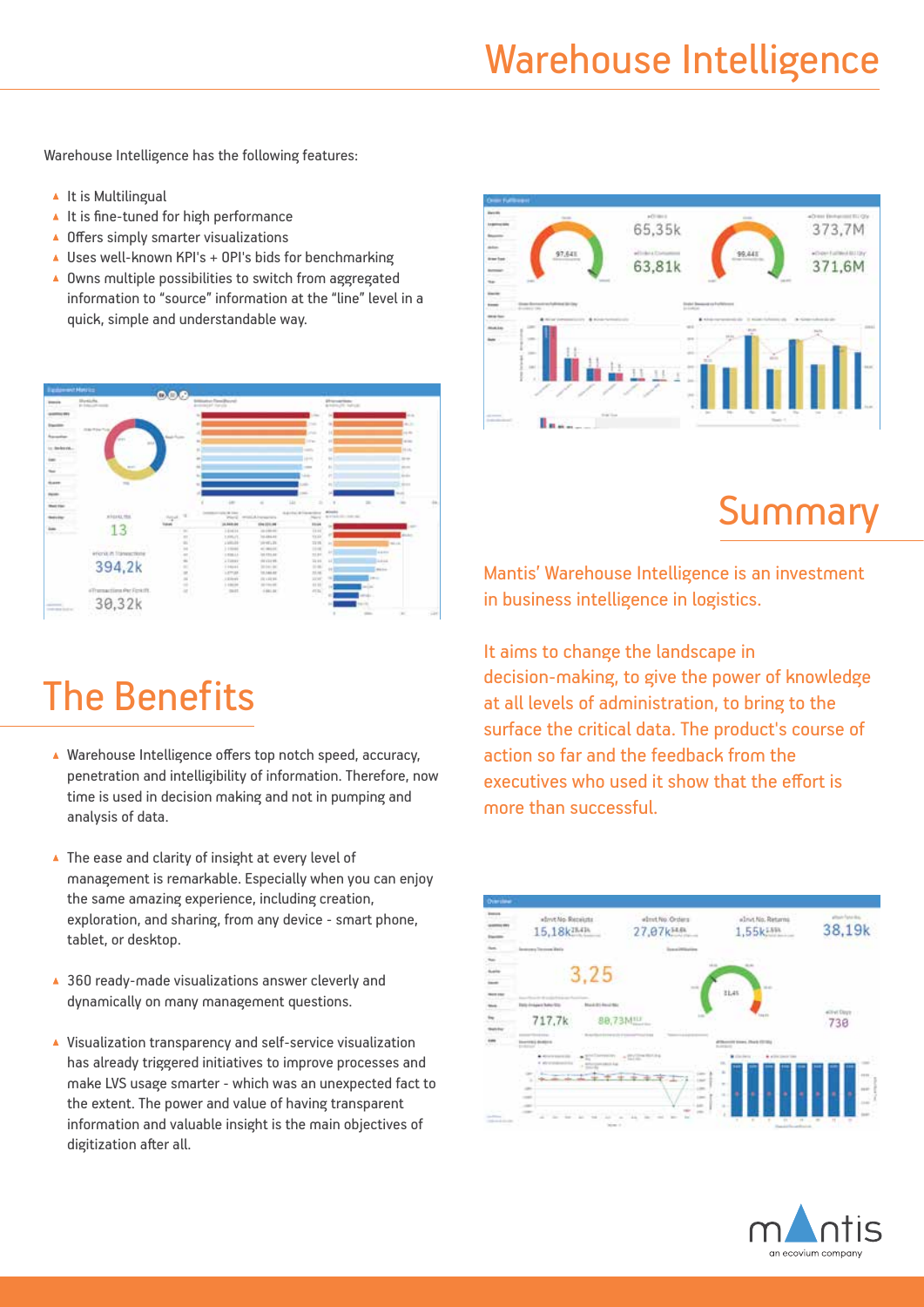Warehouse Intelligence can help our clients make smarter, more informed decisions, together !



### Warehouse Intelligence Benefits



Top notch speed, accuracy, penetration and intelligibility of information



Remarkable ease and clarity of insight at every level of logistics management



More than 350 ready-made visualizations give clever and dynamics answers



Transparency and self-service visualizations